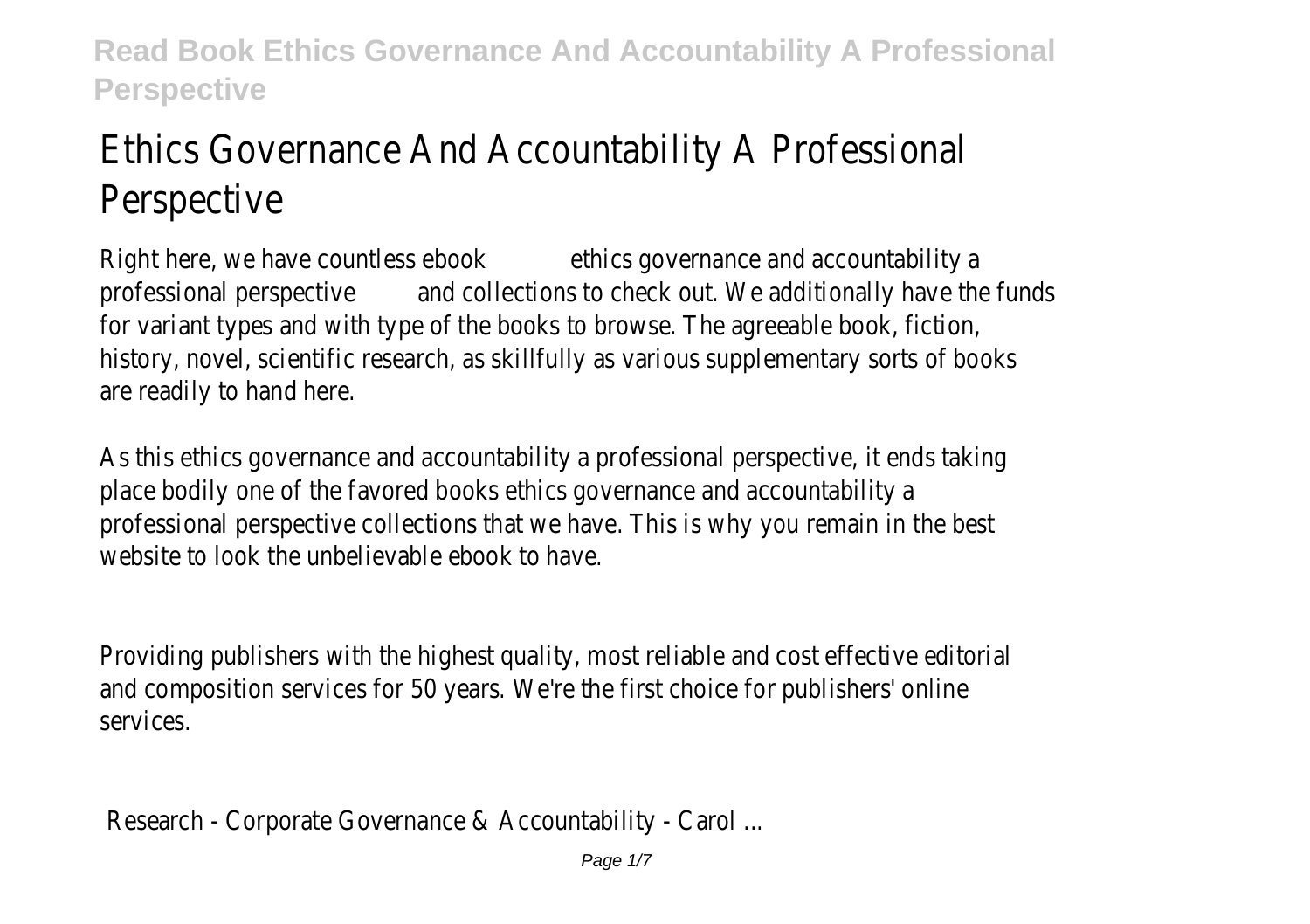We set high standards for our people at all levels and strive to consistently meet them. Our sound business principles and practices foster our strong, innovative and collaborative culture, which is committed to ethical behavior, accountability and transparency. We are guided by our established standards of corporate governance and ethics.

Principles for Good Governance and Ethical Practice ...

Philip M. Nichols, Joseph Kolodny Professor of Social Responsibility in Business, Professor of Legal Studies & Business Ethics, is the faculty member responsible for leading the Corporate Governance & Accountability Pillar in the Carol and Lawrence Zicklin Center for Business Ethics Research. This third program area of the Zicklin Center explores a host of issues relating to the enforcement of ...

#### PART A - United Nations

Ethics, Governance and Accountability: Risk Management Write My Essay Service / By Essay Writer "Ethical behavior by Chartered Accountants plays a vital role in ensuring public trust in financial reporting and business practices and upholding the reputation of the accountancy profession."

#### Governance & Ethics: The Coca-Cola Company

"Corporate governance" is the term used to refer to the policies and processes by which a corporation (or other large, complex institution) is controlled and directed. It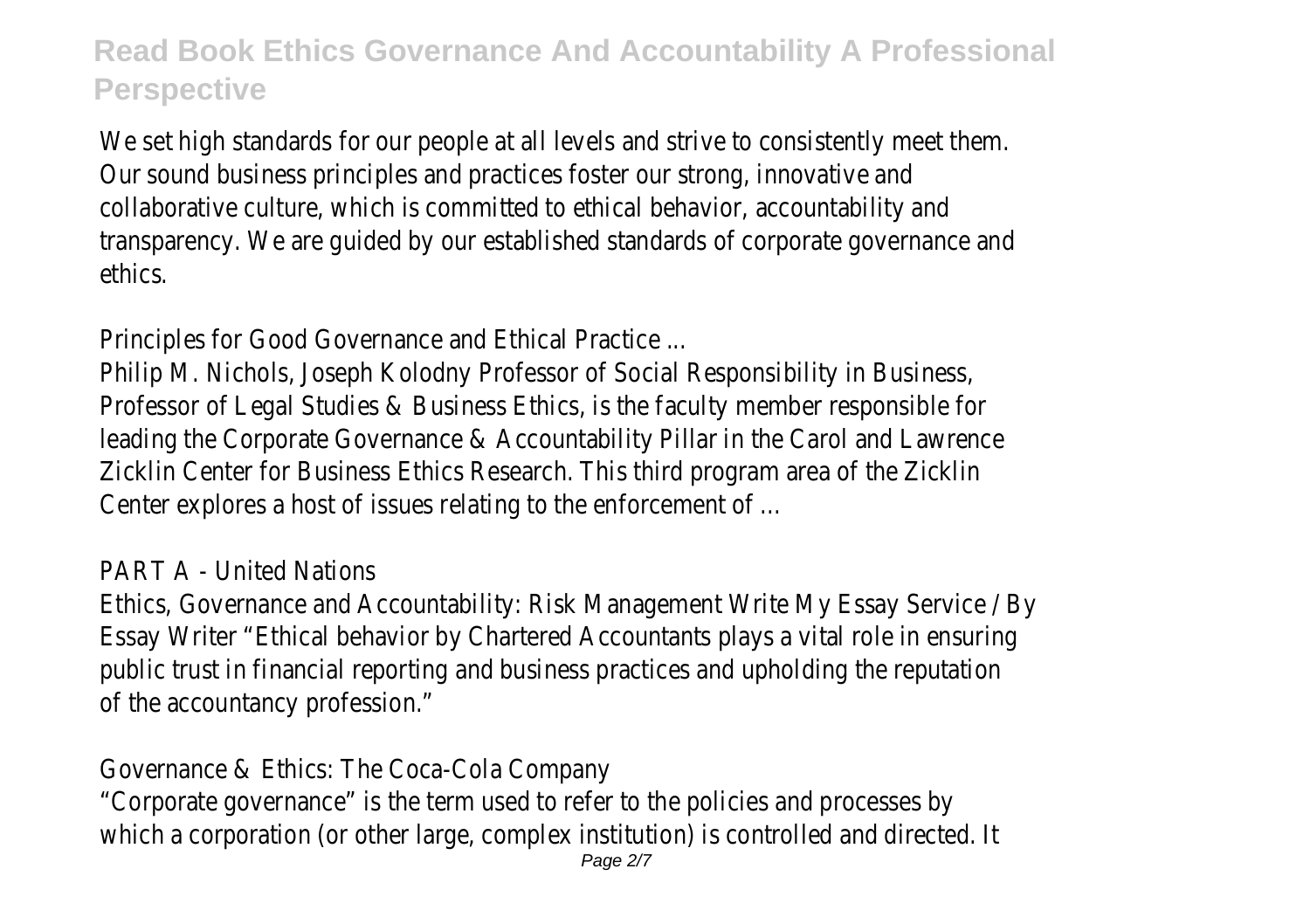refers especially to the way power and accountability flow between shareholders, boards of directors, CEOs, and senior managers.

### Accountability - Wikipedia

ethics in public administration, ... B. Guy Peters democratic accountability and models of governance - purchaser/provider, owner/trustee, Colin Campbell contracting, the enterprise culture and ...

#### The Importance of Governance and Business Ethics

In essence, accountability is a moral relationship between those who delegate authority and those who receive it. But of course this is not as straightforward as it sounds, for accountability takes different forms depending on the quality of the relationship and the degree of trust between the parties to that relationship.

### Corporate Ethics and Accountability

Ethics, accountability and democracy as pillars of good governance Case of South Africa M L Koenane University of South Africa South Africa F Mangena University of Zimbabwe Zimbabwe ABSTRACT In postcolonial and post-apartheid contemporary Africa, ethics, accountability and democracy are usually divorced. This article argues that the three are ...

# ACCOUNTABILITY CORPORATE GOVERNANCE AND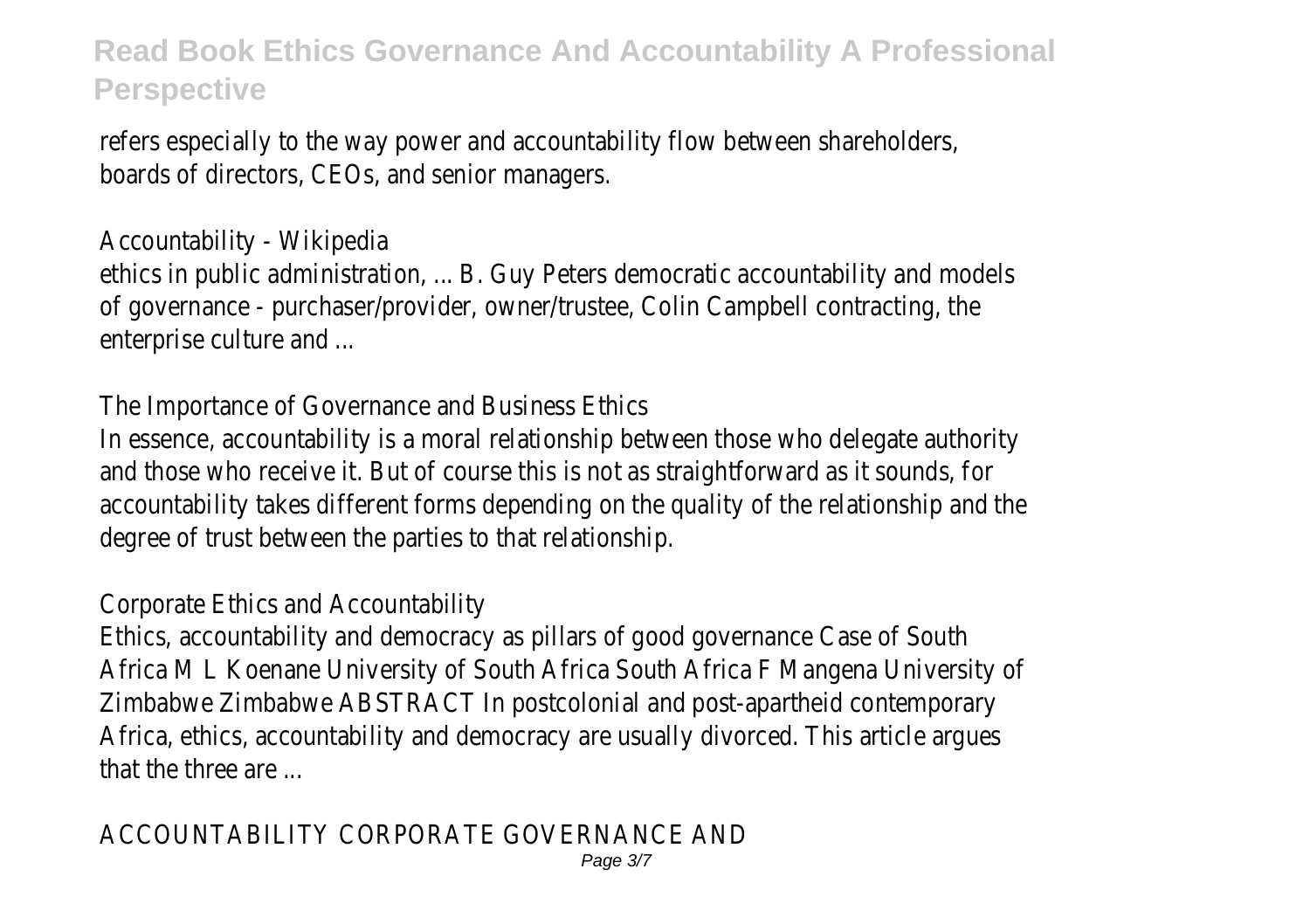The Principles for Good Governance and Ethical Practice outlines 33 principles of sound practice for charitable organizations and foundations related to legal compliance and public disclosure, effective governance, financial oversight, and responsible fundraising. The Principles should be considered by every charitable organization as a guide for strengthening its effectiveness and accountability.

Corporate Accountability and Ethics - OpenLearn - Open ...

The DeepMind Ethics & Society team addresses the complex ethical and social challenges facing AI, ensuring that new technologies are held to the highest ethical standards.

Ethics, Governance and Accountability: A Professional ...

Accountability and Ethical Governance Accountability. Ethics and accountability are important elements for modern government as in majority of the countries, there is a severe crisis of legitimacy. Progressively, it has been realized that performance management alone will not resolve this crisis period.

(PDF) Ethics in Public Administration - ResearchGate

information, are demanding higher standards of ethics, integrity, transparency and accountability from their governments. As a result, many countries are confronted with a major challenge of how to stem the steady decline in public trust and reconnect the citizen with the government.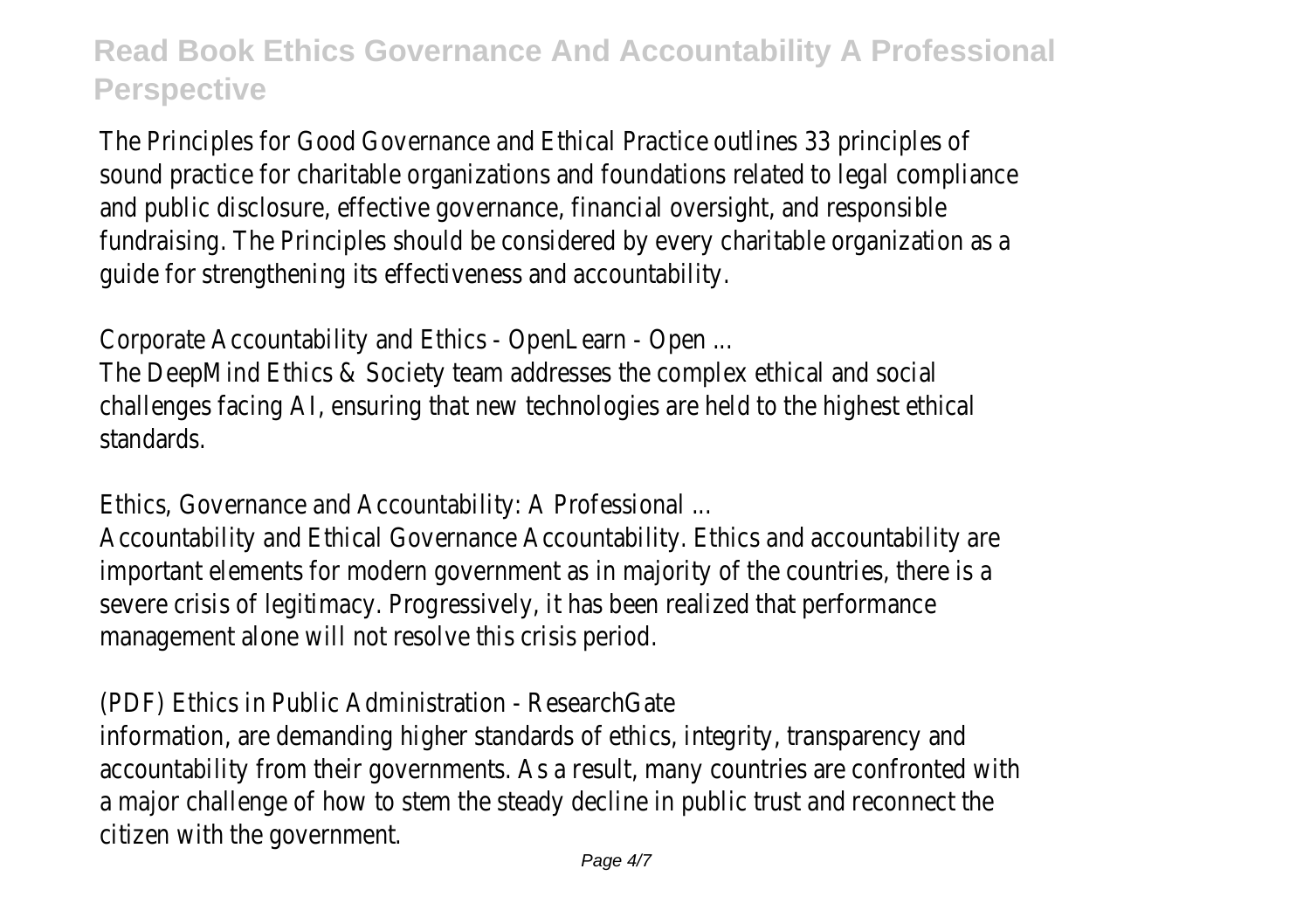Ethics & Society | DeepMind

Ethics and accountability We operate under the belief that transparency, honesty and fairness should always be paramount, without exception At Stryker we are committed to doing what's right.

Corporate Governance and Ethics | The Business Ethics Blog strategy, processes, technology and people. •Corporate governance is not a once- off activity but a long "What makes corporate governance necessary? Put simply, the interests of those who have effective control over a firm can differ from the interests of those who supply the firm with external ...

Accountability and Ethical Governance, Transparency Ethics ...

Your theme, Ethics, Integrity, and Accountability for Good Governance, is always a timely topic for the CSC. I find it relevant because we are always in the thick of fighting corruption. It is an uphill climb, as proven by what we see and hear in the media, in our offices, on the streets.

Corruption, Ethics and Accountability: A Normative ...

42 ACCOUNTABILITY AND SUSTAINABILITY BOARD AND SUBCOMMITTEE MEETINGS The table below sets out the board and committee meetings held during the reporting period and the attendance at each: CORPORATE GOVERNANCE (continued) Status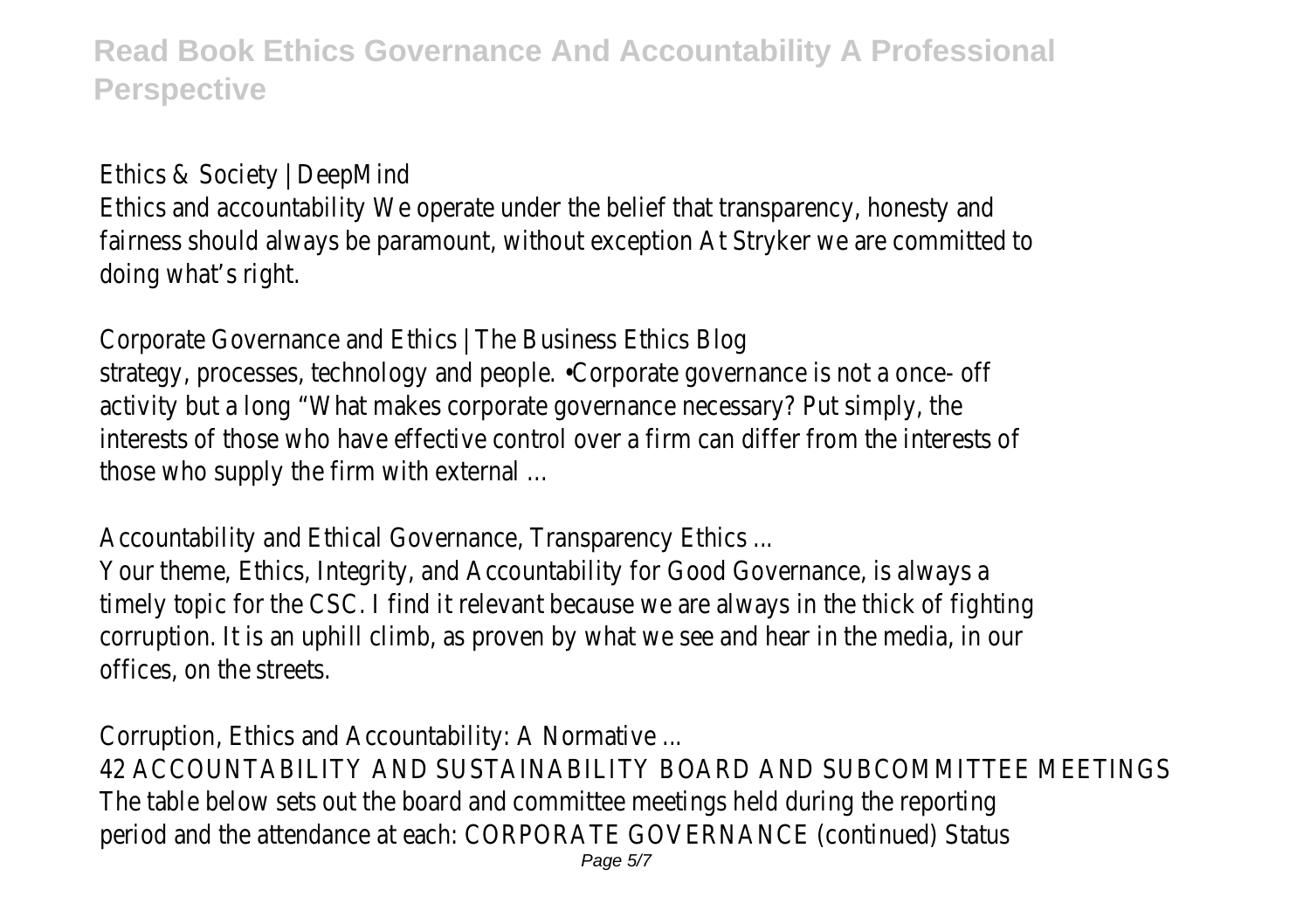Sub- committees Meetings attended Meetings eligible % attend-ance Board Audit and risk committee Social and ethics ...

Ethics, accountability and democracy as pillars of good ...

An organization's compliance and ethics program should be measured like any other critical capability. There are numerous benefits and challenges to measuring the performance of a program. A well-known maxim is "what gets measured gets done." The compliance and ethics program and capability is no different.

Ethics, Governance and Accountability: Risk Management ...

Corporate Ethics and Accountability by Jon Entine. I was attending a conference on social investing in Boston this spring when a spirited debate erupted over lunch. It was about what constitutes a socially responsible business, not a topic expected to get ones blood boiling.

Ethics and accountability | Stryker

In ethics and governance, accountability is answerability, blameworthiness, liability, and the expectation of account-giving. As an aspect of governance, it has been central to discussions related to problems in the public sector, nonprofit and private and individual contexts.

Ethics, Integrity, and Accountability for Good Governance